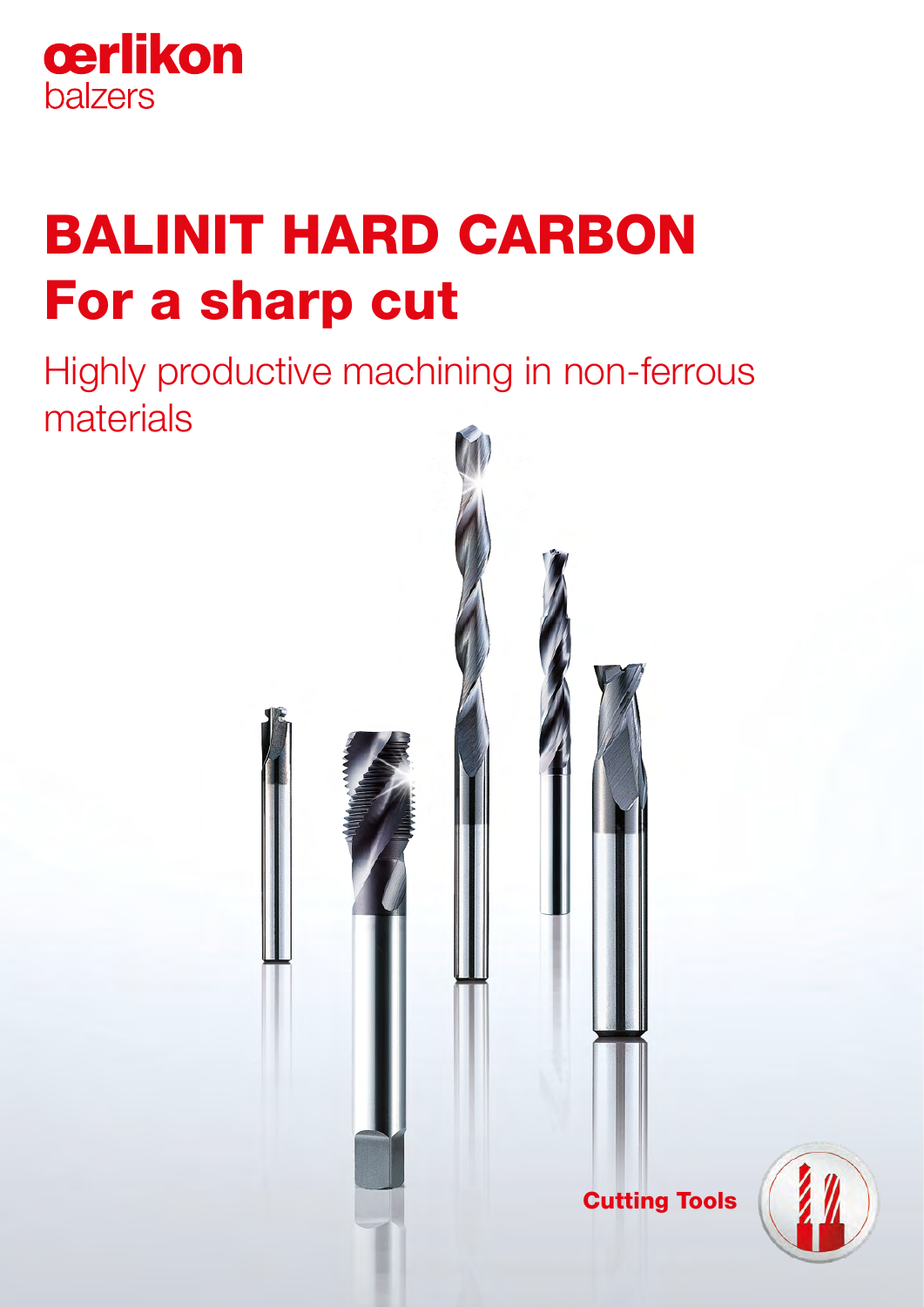# BALINIT HARD CARBON for cutting tools High quality delivers superior results

When machining nonferrous materials, this formula applies: The sharper the edge and the smoother the surface, the more efficient and successful the manufacturing process. You can reliably attain this goal

with BALINIT® HARD CARBON by Oerlikon Balzers, a technology leader in hard coatings. BALINIT® HARD CARBON lets you step into unique advantages that make the difference.

### OPTIMISED PERFORMANCE High coating hardness **Protection against abrasive wear results** in longer tool lifetime Protection against adhesive wear and Smooth coating surface with consistently  $\sum$ improved tool surface quality lead to sharp tool edges, for micro tools as well reduced tooling costs MQL and dry machining possible High thermal stability with a maximum  $\sum$ Improved capacity utilisation application temperature of 500 °C Reduced production costs Low torques Low coefficient of friction due to  $\mathbf{\lambda}$ reduced roughness Low tendency to adhesion

# BALINIT® HARD CARBON Increased productivity, reliability and process stability

# Application recommendations

### Drilling, milling, countersinking, reaming

- Aluminium and aluminium alloys with up to 14% Si
- Organic materials such as wood and paper
- Copper, bronze, silver, gold, platinum





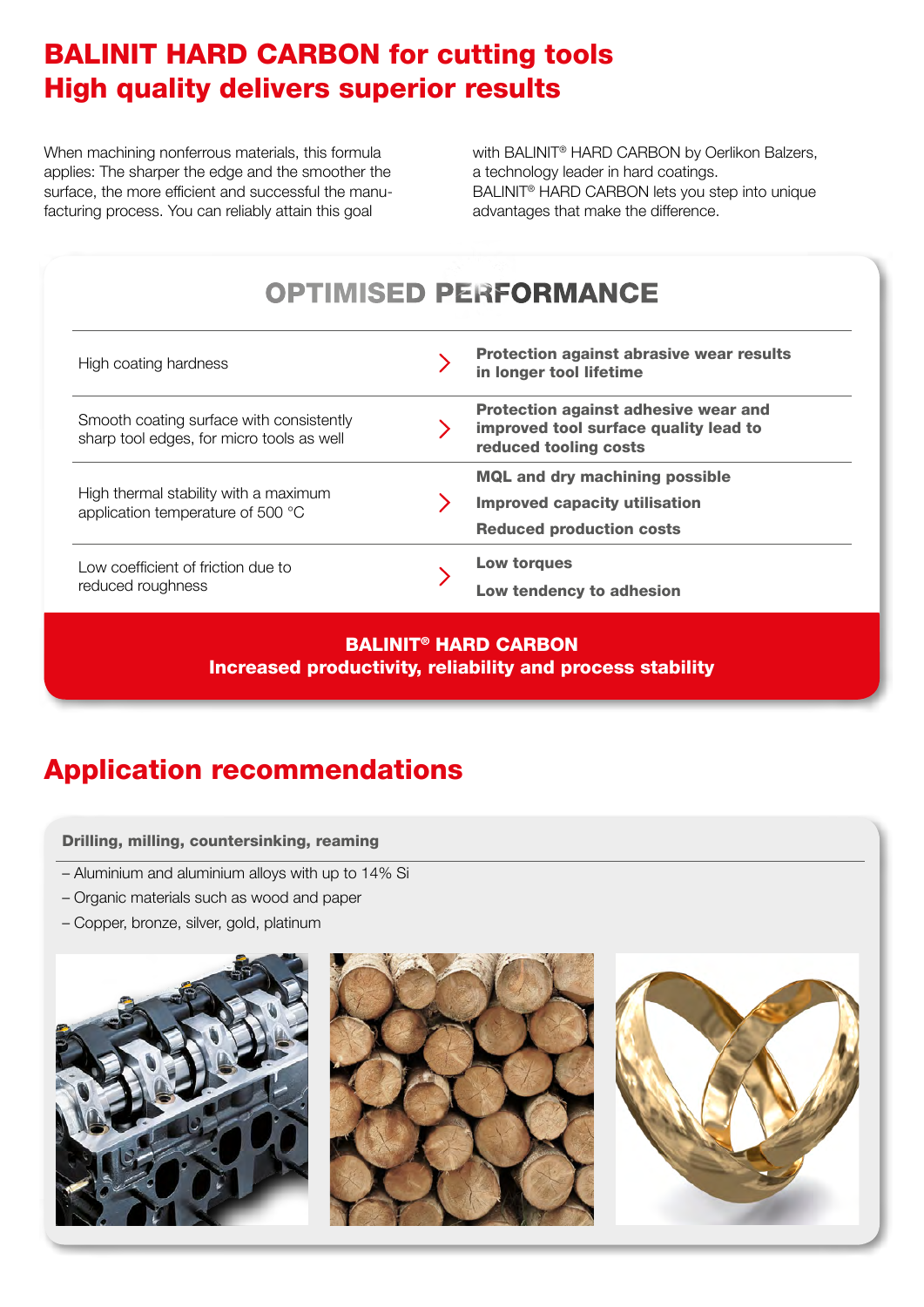# Considerable performance gain when machining non-ferrous materials



### parts [x 1]  $\Omega$ 200 400 600 800 1,000 1,200 1,400 1,600 1,800 **BALINIT®** HARD CARBON Uncoated  $+ 300%$

| <b>Increased tool life</b><br>by 300% due to less<br>friction and improved |
|----------------------------------------------------------------------------|
|                                                                            |
| $v_t = 3470$ mm/min                                                        |
| Aluminum ADC12                                                             |
| Ø 9,33 x 150 mm                                                            |
|                                                                            |

### BALINIT® HARD CARBON: Drilling of engine block

### BALINIT® HARD CARBON: Drilling aluminum crankcase



| Tool                   | Carbide drill<br>Ø 5.1 x 125 mm                                             |
|------------------------|-----------------------------------------------------------------------------|
| <b>Workpiece</b>       | Crankcase<br>Aluminium alloy<br>(ADC 12% Si)                                |
| <b>Cutting</b><br>data | $v_{\rm s}$ = 85 m/min<br>$f_{0} = 0.1$ mm<br>Micro-blasted<br>Post-treated |
| <b>Benefit</b>         | <b>Lifetime improvement</b>                                                 |
| <b>Source</b>          | Indian 2 wheeler<br>manufacturer                                            |



## BALINIT® HARD CARBON: Grooving brass watch crown



| Tool                   | Grooving shank type tool<br>$8 \times 8 \times 120$ mm<br>Carbide tip brazed |
|------------------------|------------------------------------------------------------------------------|
| <b>Workpiece</b>       | Watch component<br>crown brass                                               |
| <b>Cutting</b><br>data | $N = 3000$ rpm<br>$F = 0.01$<br>Oil lubricated                               |
| <b>Benefit</b>         | +300% lifetime<br><b>Improved surface</b><br>quality                         |
| Source                 | French watch industry                                                        |